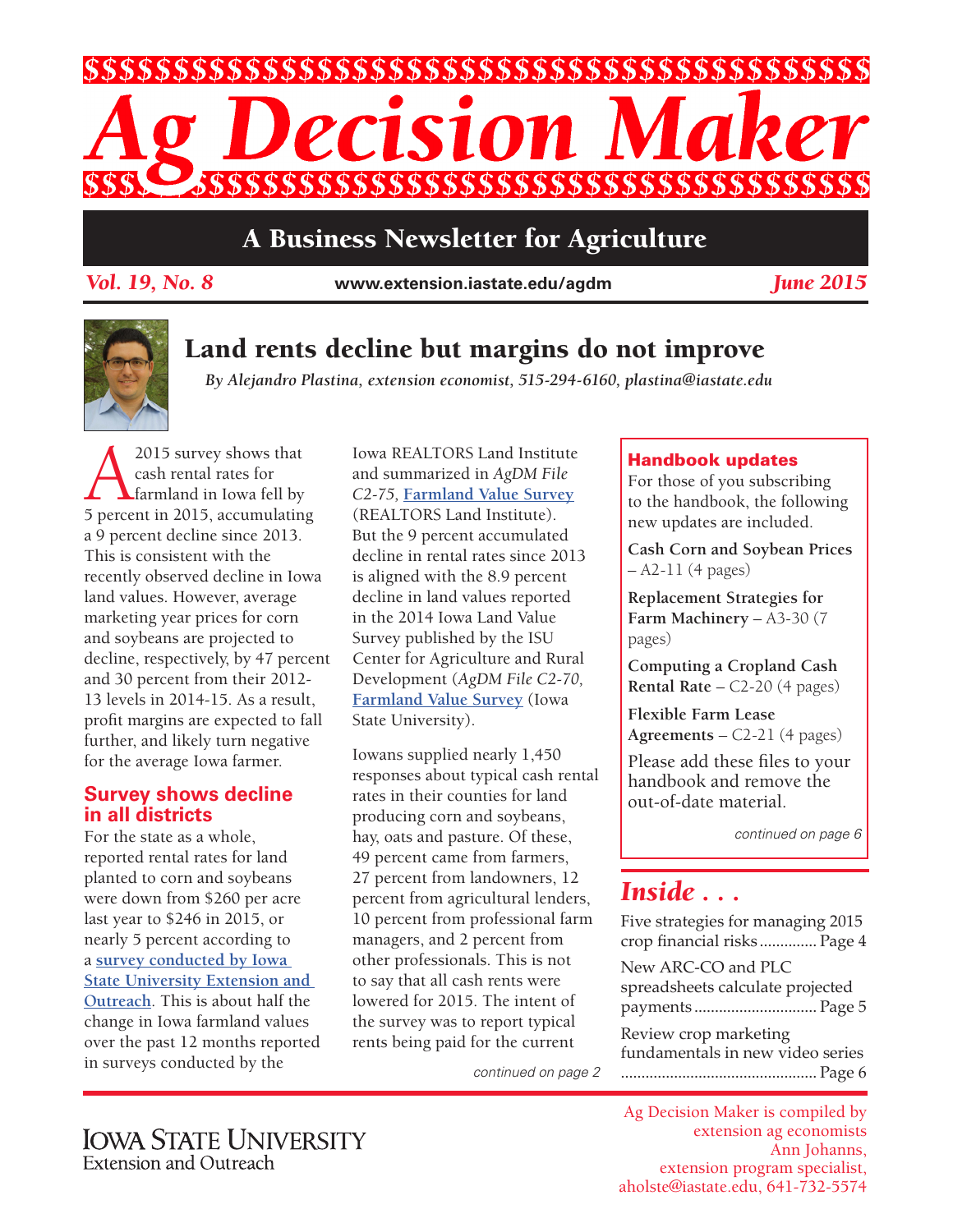## 

*Land rents decline but margins do not improve, continued from page 1*

crop year, including those that may have been negotiated in prior years as well as those that were set more recently.

*AgDM File C2-10*, **[Cash Rental Rates for Iowa 2015](http://www.extension.iastate.edu/agdm/wholefarm/pdf/c2-10.pdf)** 

**[Survey](http://www.extension.iastate.edu/agdm/wholefarm/pdf/c2-10.pdf)** provides detailed results by county and crop. There was considerable variability across counties in year-to-year changes, as is typical of survey data, but 89 percent of the responses showed at least a small decrease in average rents for corn and soybeans. Grundy County showed the highest average rent, at \$316 per acre. The report also shows typical rents for alfalfa, grass hay, oats, pasture, corn stalk grazing and hunting rights in each county and district.

#### **Rents slowly adjust to lower crop revenues**

Table 1 shows the average rent reported for land planted to corn and soybeans in each of the nine crop reporting districts in Iowa for last year and this year. Northeast Iowa had the highest average rental rate in 2015. All districts showed a decrease. The largest decreases in average rents were recorded in the central and west central districts. Those districts had the highest rents among all crop reporting districts in 2014, as well as 2013.

All areas of the state faced significantly lower grain prices at harvest for the 2014 crop, as well as decreased forward pricing opportunities for the 2015 crop. This was the major factor impacting rents.

| Table 1. Typical cash rental rates reported for |  |
|-------------------------------------------------|--|
| land producing corn and soybeans, \$ per acre.  |  |

| Crop Reporting Average, Average, Change Change |     |                      |       |        |
|------------------------------------------------|-----|----------------------|-------|--------|
| <b>District</b>                                |     | $2014 - $$ 2015 - \$ | - \$  | $-$ %  |
| <b>Northwest</b>                               | 270 | 259                  | $-11$ | $-4\%$ |
| North Central                                  | 270 | 254                  | $-16$ | $-6\%$ |
| Northeast                                      | 277 | 273                  | -4    | $-1\%$ |
| <b>West Central</b>                            | 288 | 265                  | $-23$ | $-8%$  |
| Central                                        | 284 | 261                  | $-24$ | $-8%$  |
| East Central                                   | 273 | 255                  | $-19$ | $-7%$  |
| Southwest                                      | 249 | 242                  | $-7$  | $-3%$  |
| South Central                                  | 202 | 187                  | $-15$ | $-7%$  |
| Southeast                                      | 229 | 217                  | $-12$ | $-5%$  |
| Statewide                                      | 260 | 246                  | -14   | $-5%$  |

Table 2 shows state average yields for corn since 2010 and the average marketing year cash prices received

in Iowa as reported by the National Agricultural Statistics Service (NASS), the resulting average crop revenue per acre, and the non-land costs of corn production for a typical Iowa farm from *AgDM File A1-20,* **[Estimated Costs of Crop Production in Iowa -](http://www.extension.iastate.edu/agdm/crops/pdf/a1-20.pdf)  [2015](http://www.extension.iastate.edu/agdm/crops/pdf/a1-20.pdf)**. The tenant's residual, or maximum cash rent to break even, is calculated as crop revenue minus nonland cost of production. The return to management is calculated as the difference between the tenant's residual and the average cash rent reported in *AgDM File C2-10*, **[Cash Rental Rates for Iowa 2015](http://www.extension.iastate.edu/agdm/wholefarm/pdf/c2-10.pdf)  [Survey](http://www.extension.iastate.edu/agdm/wholefarm/pdf/c2-10.pdf)** . The estimated yield for 2015 is based on a trend projection of corn yields in Iowa since 2005, excluding the extremely low yield observed in 2012. The projected corn price for 2014 is calculated as the 2013 price in Iowa adjusted by the rate of growth in national prices between the 2013-14 marketing year average price and the mid-point forecast for 2014- 15 from the April 2015 edition of USDA's World Agricultural Supply and Demand Estimates report. The estimated price for 2015 is calculated as the 2014 price forecast adjusted for the expected decline in corn prices reported by the USDA Office of the Chief Economist in the 2015 edition of the Long-term Agricultural Projections report.

Return to management for a typical corn operation was positive in 2010-12, but turned negative in 2013 and increased in absolute size in 2014. Since 2013, the typical Iowa farm has had to come up with additional revenue from other sources to cover fixed costs of corn production. In 2013, the average multiple peril crop insurance indemnity payment received per planted acre more than offset the \$43 gap, and the return to management after indemnity payment was positive. But in 2014, the average indemnity payment was insufficient to cover the negative return to management. As a result, the \$11 gap had to be financed with income from livestock operations, non-farm income, asset liquidation, savings, or debt. In the projected scenario for 2015, the return to management before indemnity payments would amount to -\$128: revenue from corn production would cover all variable costs but would fall short of covering fixed costs by \$128. The marketing year average corn price would have to climb to \$4.36 in 2015-16 for the typical tenant to break even with a yield of 171 bushels per acre; or to \$4.19 with a yield of 178 bushels per acre.